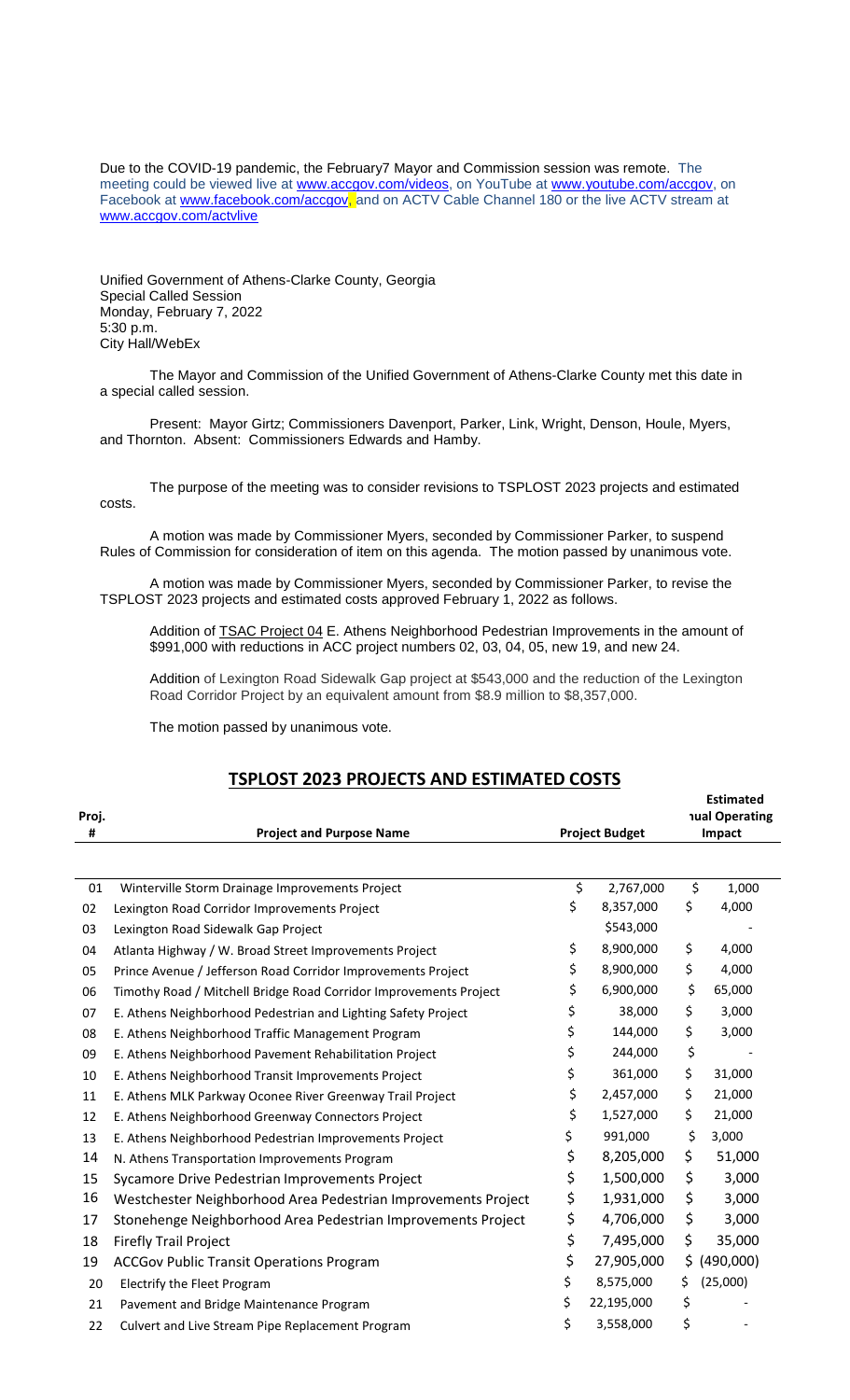|    | <b>Total</b>                                                    |    | \$150,000,000 | (S 241,000) |       |
|----|-----------------------------------------------------------------|----|---------------|-------------|-------|
| 34 | Town of Bogart                                                  |    | 344,000       | S           |       |
| 33 | City of Winterville                                             |    | 1,429,000     | Ś           |       |
| 32 | Traffic Signage Replacement Program                             |    | 750,000       | \$          |       |
| 31 | Neighborhood Traffic Management Program                         | \$ | 1,000,000     | \$          | 3,000 |
| 30 | Traffic Safety Infrastructure Improvements Program              | \$ | 3,000,000     | \$          |       |
| 29 | Smithonia & Smokey Road Pedestrian Improvements Project         | \$ | 1,955,000     | \$          | 3,000 |
| 28 | College Square Pedestrian Plaza Project                         |    | 500,000       | \$          | 3,000 |
| 27 | Five Points Intersection Safety Improvements Project            |    | 1,500,000     | \$          | 3,000 |
| 26 | W. Broad & Hancock Neighborhood Pedestrian Improvements Program | S  | 1,500,000     | \$          | 3,000 |
| 25 | Bicycle and Pedestrian Improvements Program                     | \$ | 8,000,000     | Ş           | 3,000 |
| 24 | Historic District Street Signage Project                        |    | 95,000        | Ş           |       |
| 23 | Greenway Trail Safety Improvements Project                      | \$ | 1,728,000     | S           | 1,000 |

**Project 01 – Winterville Storm Drainage Improvements Project:** This project will provide for capital improvements for the repair, upgrade, and/or replacement of failed or failing stormwater pipes within the transportation related stormwater systems on or in the vicinity of Main Street in Winterville. Depending upon actual costs and funding availability, the improvements may include, but are not limited to, stormwater improvements such as: addition of inlets, repair or replacement of curb and gutter, additional piping, and/or any necessary repair and repaving associated with the improvements. To the extent allowed by law, budgeted project funds may be used as matching funds for leveraging grant opportunities. Additionally, to the extent allowed by law, other funding sources, including, but not limited to, grants, may be utilized to offset and/or reduce the project budget. Any unspent project funds that accrue as a result of the receipt of grants or other funding sources may be assigned to other approved TSPLOST projects.

| TSPLOST 2023 Budget                      | \$2,767,000 |              |  |
|------------------------------------------|-------------|--------------|--|
| <b>Estimated Annual Operating Impact</b> |             | <i>1,000</i> |  |

**Project 02 – Lexington Road Corridor Improvements Project:** This project will provide for capital improvements to the Lexington Road Corridor. Depending upon actual costs and funding availability, improvements may include, but are not limited to: additional sidewalks, multiuse trails, separated bike lanes, landscaped medians, intersection improvements, lighting and/or other safety improvements along the corridor and connecting streets. This project is a continuation of the TSPLOST 2018 Project 14 Lexington Road Corridor Improvements Project. To the extent allowed by law, budgeted project funds may be used as matching funds for leveraging grant opportunities. Additionally, to the extent allowed by law, other funding sources, including, but not limited to, grants, may be utilized to offset and/or reduce the project budget. Any unspent project funds that accrue as a result of the receipt of grants or other funding sources may be assigned to other approved TSPLOST projects.

| TSPLOST 2023 Budget                      | \$8,357,000 |              |  |
|------------------------------------------|-------------|--------------|--|
| <b>Estimated Annual Operating Impact</b> |             | <i>4,000</i> |  |

**Project 03 – Lexington Road Sidewalk Gap Project:** This project will provide funding for capital improvements in the general area of the north side of Lexington Road between the intersections with Cooper Road and Whit Davis Road. Depending upon actual costs and funding availability, improvements may include, but are not limited to: sidewalks, crosswalks, and/or other pedestrian safety improvements. This project is a continuation of the TSPLOST 2018 Project 14 Lexington Road Corridor Improvements Project. To the extent allowed by law, budgeted project funds may be used as matching funds for leveraging grant opportunities. Additionally, to the extent allowed by law, other funding sources, including, but not limited to, grants, may be utilized to offset and/or reduce the project budget. Any unspent project funds that accrue as a result of the receipt of grants or other funding sources may be assigned to other approved TSPLOST projects.

| TSPLOST 2023 Budget               | \$543.000 |
|-----------------------------------|-----------|
| Estimated Annual Operating Impact |           |

**Project 04 – Atlanta Highway / W. Broad Street Improvements Project:** This project will provide for capital improvements to the Atlanta Highway / W. Broad Street Corridor. Depending upon actual costs and funding availability, improvements may include, but are not limited to: additional sidewalks, multiuse trails, bike lanes, landscaped/concrete medians, intersection improvements, lighting and/or other safety improvements along the corridor and connecting streets. This project is a continuation of the TSPLOST 2018 Project 15 Atlanta Highway Corridor Improvements Project and an expansion to include W. Broad Street. To the extent allowed by law, budgeted project funds may be used as matching funds for leveraging grant opportunities. Additionally, to the extent allowed by law, other funding sources, including, but not limited to, grants, may be utilized to offset and/or reduce the project budget. Any unspent project funds that accrue as a result of the receipt of grants or other funding sources may be assigned to other approved TSPLOST projects.

## **TSPLOST 2023 Budget \$ 8,900,000**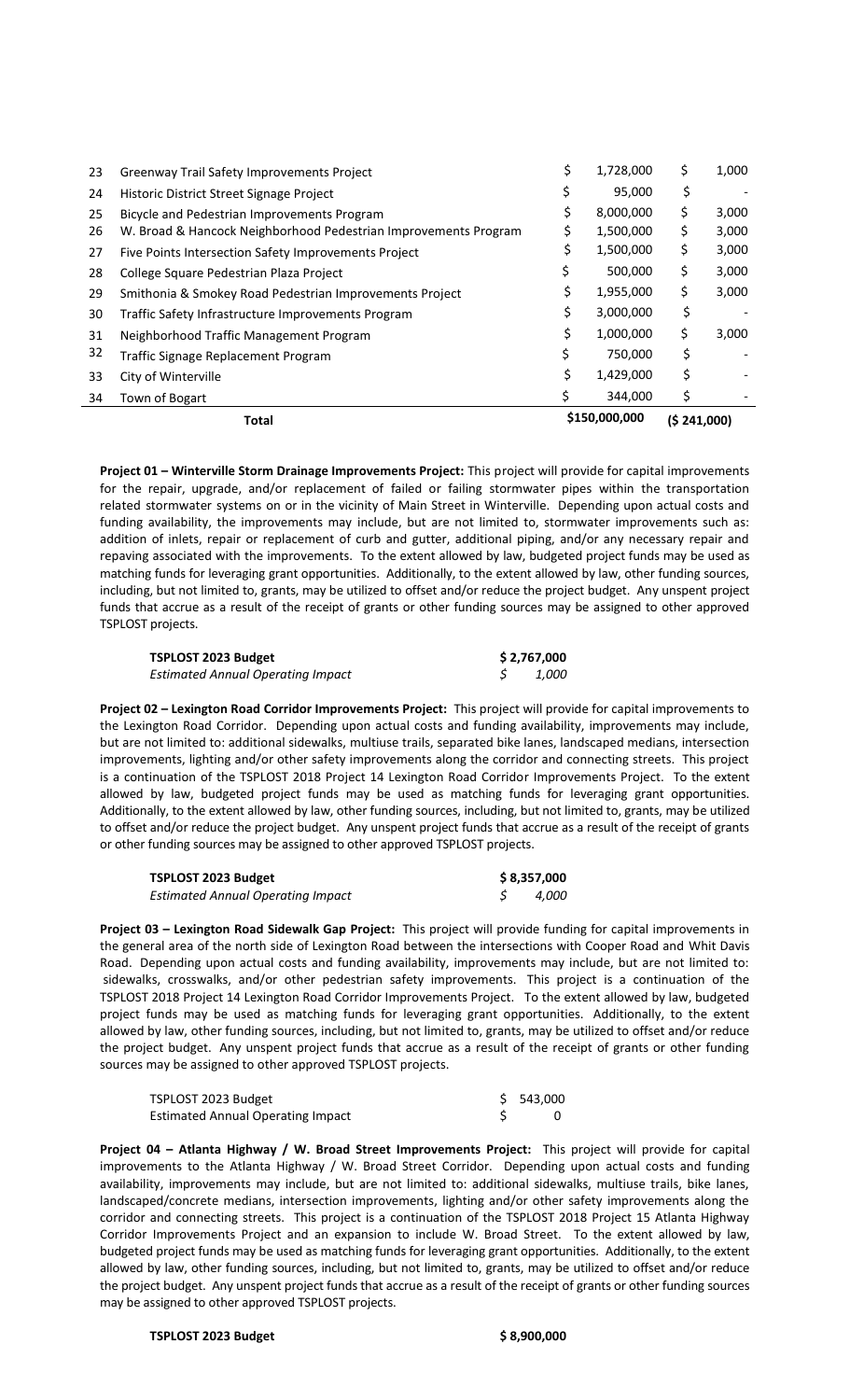## *Estimated Annual Operating Impact \$ 4,000*

**Project 05 – Prince Avenue / Jefferson Road Corridor Improvements Project:** This project will provide for capital improvements to the Prince Avenue / Jefferson Road Corridor. Depending upon actual costs and funding availability, improvements may include, but are not limited to: additional sidewalks, multiuse trails, bike lanes, landscaped/concrete medians, intersection improvements, lighting and/or other safety improvements along the corridor, as well as improvements to adjacent and connecting streets located in the vicinity of the corridor such as Old Jefferson Road. This project is a continuation of the TSPLOST 2018 Project 16 Prince Avenue Corridor Improvements Project and an expansion to include Jefferson Road. To the extent allowed by law, budgeted project funds may be used as matching funds for leveraging grant opportunities. Additionally, to the extent allowed by law, other funding sources, including, but not limited to, grants, may be utilized to offset and/or reduce the project budget. Any unspent project funds that accrue as a result of the receipt of grants or other funding sources may be assigned to other approved TSPLOST projects.

| <b>TSPLOST 2023 Budget</b>               | \$8,900,000  |
|------------------------------------------|--------------|
| <b>Estimated Annual Operating Impact</b> | <i>4,000</i> |

**Project 06 – Timothy Road / Mitchell Bridge Road Corridor Improvements Project:** This project will provide for capital improvements to the Timothy Road Corridor Improvements. Depending upon actual costs and funding availability, improvements may include, but are not limited to: additional sidewalks, multiuse trails, bike lanes, landscaped/concrete medians, intersection improvements, lighting and/or other safety improvements along the corridor and connecting streets. This project is a continuation of work begun under the TSPLOST 2018 Project 15 Atlanta Highway Corridor Improvements Project. To the extent allowed by law, budgeted project funds may be used as matching funds for leveraging grant opportunities. Additionally, to the extent allowed by law, other funding sources, including, but not limited to, grants, may be utilized to offset and/or reduce the project budget. Any unspent project funds that accrue as a result of the receipt of grants or other funding sources may be assigned to other approved TSPLOST projects.

| TSPLOST 2023 Budget                      | \$6,900,000 |        |  |
|------------------------------------------|-------------|--------|--|
| <b>Estimated Annual Operating Impact</b> |             | 65.000 |  |

**Project 07 – E. Athens Neighborhood Pedestrian and Lighting Safety Project:** This project will provide for capital improvements to provide for improvements to street and pedestrian lighting for improved safety and accessibility in the E. Athens Neighborhood Area that are to be approved by the Mayor and Commission. Depending upon actual costs and funding availability, locations for lighting and/or safety improvements may include, but are not limited to: Johnson, Spring, Warren, N. Peter, Vine, and Dublin Streets. To the extent allowed by law, budgeted project funds may be used as matching funds for leveraging grant opportunities. Additionally, to the extent allowed by law, other funding sources, including, but not limited to, grants, may be utilized to offset and/or reduce the project budget. Any unspent project funds that accrue as a result of the receipt of grants or other funding sources may be assigned to other approved TSPLOST projects.

| TSPLOST 2023 Budget                      | \$38,000 |
|------------------------------------------|----------|
| <b>Estimated Annual Operating Impact</b> | \$ 3.000 |

**Project 08 – E. Athens Neighborhood Traffic Management Program:** This project will provide for capital improvements to address speeding motorists, excessive traffic volumes, and/or related safety concerns on local residential streets through the Neighborhood Traffic Management Program Policy, as may be amended by the Mayor and Commission from time to time. Depending upon actual costs and funding availability, improvements may include, but are not limited to: installation of traffic calming devices, speed monitoring and speed controls, improved signage, signals, lighting, speed humps, curb extensions, and/or diverters. Depending upon actual costs and funding availability, locations for improvements may include, but are not limited to: Vine Street, Fairview Street, N. Peter Street, E. Broad Street, Fairview Street, McKinley Drive, Cone Drive, Little Oak Street, Arch Street, and/or Simmons Street. To the extent allowed by law, budgeted project funds may be used as matching funds for leveraging grant opportunities. Additionally, to the extent allowed by law, other funding sources, including, but not limited to, grants, may be utilized to offset and/or reduce the project budget. Any unspent project funds that accrue as a result of the receipt of grants or other funding sources may be assigned to other approved TSPLOST projects.

| <b>TSPLOST 2023 Budget</b>               | \$144,000 |          |
|------------------------------------------|-----------|----------|
| <b>Estimated Annual Operating Impact</b> |           | 5, 3,000 |

**Project 09 – E. Athens Neighborhood Pavement Rehabilitation Project:** This project provides funding for ongoing necessary preventive maintenance, road reconstruction, and rehabilitation activities for various streets and roadways in the E. Athens Neighborhood Area. Depending upon actual costs and funding availability, improvements may include, but are not limited to: milling and resurfacing Fairview Drive and/or other streets in this neighborhood, crack sealing, full depth patching, resurfacing, and roadway reconstruction with the intent to preserve and extend the life of existing roadways. To the extent allowed by law, budgeted project funds may be used as matching funds for leveraging grant opportunities. Additionally, to the extent allowed by law, other funding sources, including, but not limited to, grants, may be utilized to offset and/or reduce the project budget. Any unspent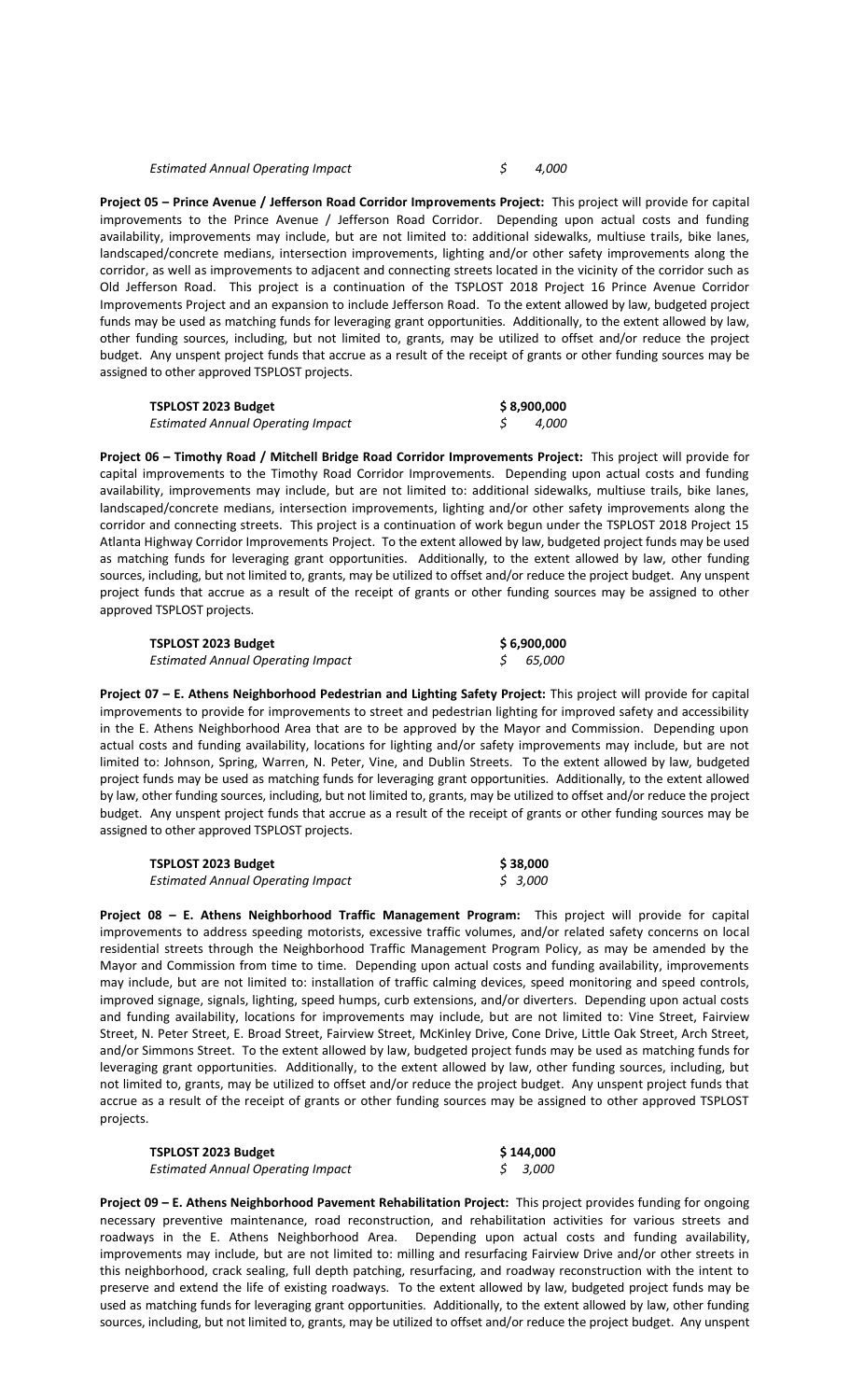project funds that accrue as a result of the receipt of grants or other funding sources may be assigned to other approved TSPLOST projects.

| TSPLOST 2023 Budget               | \$244.000 |  |
|-----------------------------------|-----------|--|
| Estimated Annual Operating Impact |           |  |

**Project 10 – E. Athens Neighborhood Transit Improvements Project**: This project will provide capital funding for additional transit improvements in the E. Athens Neighborhood Area. Depending upon actual costs and funding availability, improvements may include, but are not limited to: the installation of additional sheltered bus stops, connecting sidewalks, landscaping, signage, lighting, other safety improvements, and/or other standard transit system improvements. To the extent allowed by law, budgeted project funds may be used as matching funds for leveraging grant opportunities. Additionally, to the extent allowed by law, other funding sources, including, but not limited to, grants, may be utilized to offset and/or reduce the project budget. Any unspent project funds that accrue as a result of the receipt of grants or other funding sources may be assigned to other approved TSPLOST projects.

| TSPLOST 2023 Budget               | \$361,000 |
|-----------------------------------|-----------|
| Estimated Annual Operating Impact | \$ 31,000 |

**Project 11 – E. Athens MLK Parkway Oconee Rivers Greenway Trail Project:** This project will provide for capital improvements for the continuation of the Greenway Trail along the Oconee River generally in the vicinity of North Avenue to East Broad Street following the Mayor and Commission approved Greenway Network Plan, as may be amended from time to time. This project is a continuation of the TSPLOST 2018 Project 05 Oconee Rivers Greenway Project. To the extent allowed by law, budgeted project funds may be used as matching funds for leveraging grant opportunities. Additionally, to the extent allowed by law, other funding sources, including, but are not limited to, grants, may be utilized to offset and/or reduce the project budget. Any unspent project funds that accrue as a result of the receipt of grants or other funding sources may be assigned to other approved TSPLOST projects.

| TSPLOST 2023 Budget                      | \$2,457,000 |          |  |
|------------------------------------------|-------------|----------|--|
| <b>Estimated Annual Operating Impact</b> |             | \$21.000 |  |

**Project 12 – E. Athens Neighborhood Greenway Connectors Project:** This project will provide for capital improvements for the continuation of the Greenway Trail connector(s) in the E. Athens Neighborhood Area. Depending upon actual costs and funding availability, improvements may include, but are not limited to: additional Trail Creek Greenway Connectors in the general vicinity from Trail Creek Street to Fourth Street, potentially going through Gospel Pilgrim Cemetery; various trail and historical markers concerning the cemetery; and/or other connectors generally around Virginia Walker Park. To the extent allowed by law, budgeted project funds may be used as matching funds for leveraging grant opportunities. Additionally, to the extent allowed by law, other funding sources, including, but not limited to, grants, may be utilized to offset and/or reduce the project budget. Any unspent project funds that accrue as a result of the receipt of grants or other funding sources may be assigned to other approved TSPLOST projects.

| TSPLOST 2023 Budget                      | \$1,527,000 |
|------------------------------------------|-------------|
| <b>Estimated Annual Operating Impact</b> | \$21.000    |

**Project 13 – E. Athens Neighborhood Pedestrian Improvements Project:** This project will provide funding for capital improvements to pedestrian accessibility and safety in the E. Athens Neighborhood Area. Depending upon actual costs and funding availability, improvements may include, but are not limited to: sidewalks, accessibility ramps and crosswalks, rumble strips, modifications to the associated stormwater system, waste receptacles, and/or stop bars. To the extent allowed by law, budgeted project funds may be used as matching funds for leveraging grant opportunities. Additionally, to the extent allowed by law, other funding sources, including, but not limited to, grants, may be utilized to offset and/or reduce the project budget. Any unspent project funds that accrue as a result of the receipt of grants or other funding sources may be assigned to other approved TSPLOST projects.

| <b>TSPLOST 2023 Project Request</b>      | \$991.000 |
|------------------------------------------|-----------|
| <b>Estimated Annual Operating Impact</b> | \$3.000   |

**Project 14 – N. Athens Transportation Improvements Program:** This program will provide capital funding for additional transportation improvements in the north Athens area. Depending upon actual costs and funding availability, improvements may include, but are not limited to: traffic studies, sidewalks, crosswalks, multiuse trails, traffic signals, pedestrian and street lighting, waste receptacles, transit improvements, greenway trails and connectors, bridge replacements, and/or safety improvements. To the extent allowed by law, budgeted project funds may be used as matching funds for leveraging grant opportunities. Additionally, to the extent allowed by law, other funding sources, including, but not limited to, grants, may be utilized to offset and/or reduce the estimated project budget. Any unspent project funds that accrue as a result of the receipt of grants or other funding sources may be assigned to other approved TSPLOST projects.

| <b>TSPLOST 2023 Budget</b>               |  |
|------------------------------------------|--|
| <b>Estimated Annual Operating Impact</b> |  |

 **TSPLOST 2023 Budget \$ 8,205,000** *Estimated Annual Operating Impact \$ 51,000*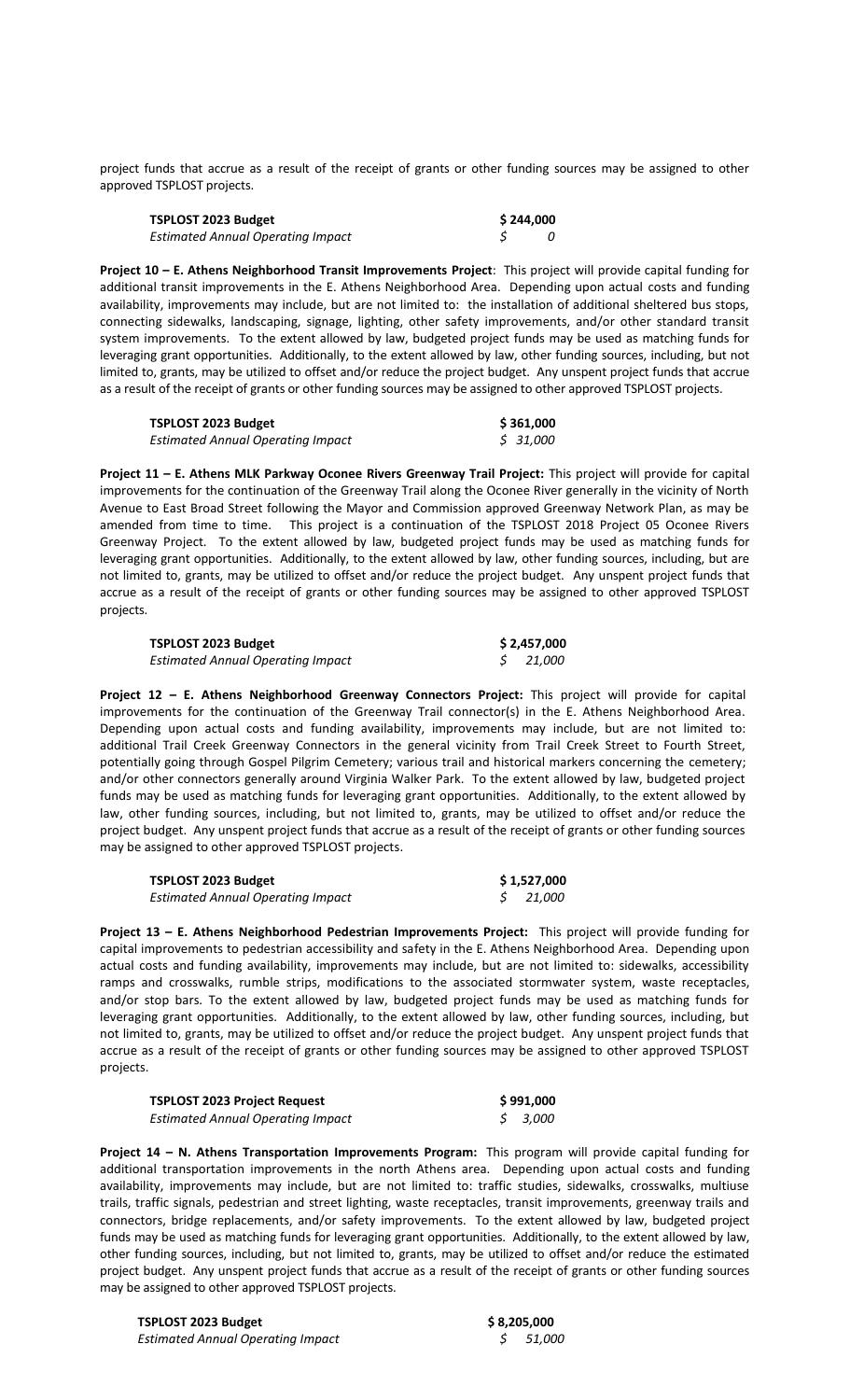**Project 15 – Sycamore Drive Pedestrian Improvements Project:** This project will provide for capital improvements for pedestrian improvements in the general vicinity of Sycamore Drive to provide improved pedestrian connectivity to Atlanta Highway, surrounding transit stops, businesses, and/or residential areas. Depending upon actual costs and funding availability, improvements may include, but are not limited to: sidewalks, crosswalks, signage, waste receptacles, lighting, and/or other similar safety improvements. To the extent allowed by law, budgeted project funds may be used as matching funds for leveraging grant opportunities. Additionally, to the extent allowed by law, other funding sources, including, but not limited to, grants, may be utilized to offset and/or reduce the project budget. Any unspent project funds that accrue as a result of the receipt of grants or other funding sources may be assigned to other approved TSPLOST projects.

| <b>TSPLOST 2023 Budget</b>               | \$1,500,000 |       |
|------------------------------------------|-------------|-------|
| <b>Estimated Annual Operating Impact</b> |             | 3,000 |

**Project 16 – Westchester Neighborhood Area Pedestrian Improvements Project:** This project will provide for capital improvements for improving safety, accessibility, and connectivity of Westchester neighborhood areas to transit, Mitchell Bridge Road and/or Tallassee Road. Depending upon actual costs and funding availability, improvements may include, but are not limited to: safe crossings, connecting sidewalks, landscaping, signage, lighting, transit stop improvements, and/or other safety improvements. To the extent allowed by law, budgeted project funds may be used as matching funds for leveraging grant opportunities. Additionally, to the extent allowed by law, other funding sources, including, but not limited to, grants, may be utilized to offset and/or reduce the project budget. Any unspent project funds that accrue as a result of the receipt of grants or other funding sources may be assigned to other approved TSPLOST projects.

| <b>TSPLOST 2023 Budget</b>               | \$1,931,000 |
|------------------------------------------|-------------|
| <b>Estimated Annual Operating Impact</b> | - 3.000     |

**Project 17 – Stonehenge Neighborhood Area Pedestrian Improvements Project:** This project will provide for capital improvements for improving safety, accessibility, and connectivity along Old Monroe Road and accompanying streets in the Stonehenge neighborhood including, but not limited to, Stonehenge Way, Marlborough Downs Road, Heelstone Ave, and/or Altarstone Drive. Depending upon actual costs and funding availability, improvements may include, but are not limited to: connecting sidewalks, safe crossings, landscaping, signage, lighting, and/or other safety improvements. To the extent allowed by law, budgeted project funds may be used as matching funds for leveraging grant opportunities. Additionally, to the extent allowed by law, other funding sources, including, but not limited to, grants, may be utilized to offset and/or reduce the project budget. Any unspent project funds that accrue as a result of the receipt of grants or other funding sources may be assigned to other approved TSPLOST projects.

| TSPLOST 2023 Budget                      | \$ 4,706,000 |
|------------------------------------------|--------------|
| <b>Estimated Annual Operating Impact</b> | - 3.000      |

**Project 18 – Firefly Trail Project:** This project will provide for capital improvements for the Firefly Trail generally between the current end of the trail at Hancock Road and continuing to the section in Winterville. Depending upon actual costs and funding availability, improvements may include, but are not limited to: paving trail sections; and installing trailhead(s), restroom facilities, signage, and/or other trail amenities as needed. To the extent allowed by law, budgeted project funds may be used as matching funds for leveraging grant opportunities. Additionally, to the extent allowed by law, other funding sources, including, but not limited to, grants, may be utilized to offset and/or reduce the project budget. Any unspent project funds that accrue as a result of the receipt of grants or other funding sources may be assigned to other approved TSPLOST projects.

| TSPLOST 2023 Budget                      | \$ 7,495,000 |
|------------------------------------------|--------------|
| <b>Estimated Annual Operating Impact</b> | \$35.000     |

**Project 19 – ACCGov Public Transit Operations Program:** This program will provide funding for capital improvement and operational expenses for ACCGov Transit Operations and Maintenance functions, for the purpose of providing all accompanying infrastructure and services necessary to provide access to ACCGov's public transit system. To the extent allowed by law, budgeted project funds may be used as matching funds for leveraging grant opportunities. Additionally, to the extent allowed by law, other funding sources, including, but not limited to, grants, may be utilized to offset and/or reduce the project budget. Any unspent project funds that accrue as a result of the receipt of grants or other funding sources may be assigned to other approved TSPLOST projects.

| TSPLOST 2023 Budget                | \$27,905,000 |             |
|------------------------------------|--------------|-------------|
| Estimated Annual Operating Savings |              | (\$490,000) |

**Project 20 – Electrify the Fleet Program:** This program will provide funding for the addition, upgrade and/or replacement of any vehicles used by the ACCGov Transportation and Public Works and Transit Departments for transportation purposes to electric powered vehicles and/or for other supporting capital improvements. Depending upon actual costs and funding availability, vehicles may include, but are not limited to: cars, SUVs, vans, small and medium duty trucks, utility vehicles, and/or transit buses with electric vehicles. Other improvements may include, but are not limited to, the addition of: electric vehicle charging stations and/or replacement of gas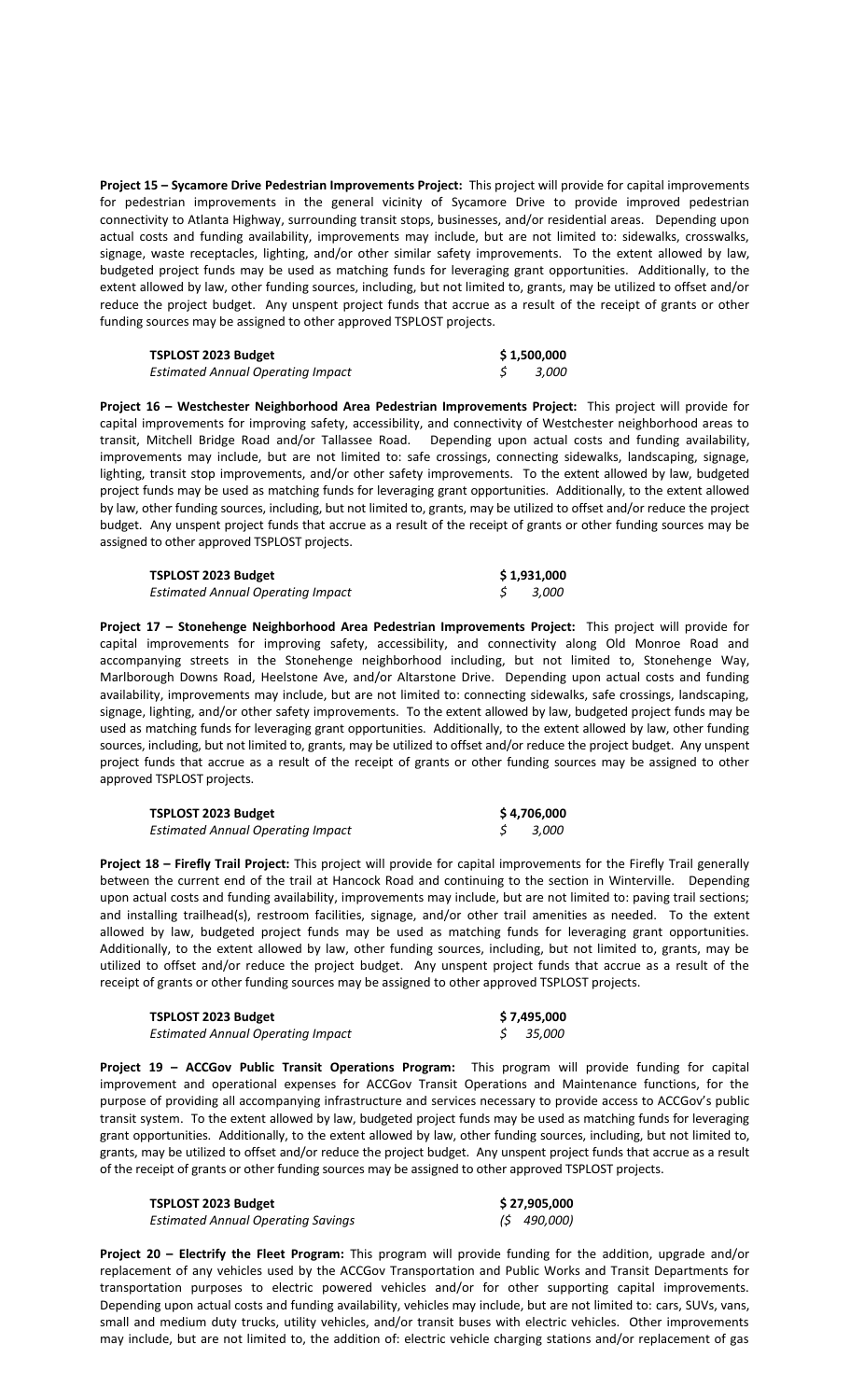powered tools used specifically to maintain roadways with battery operated equipment. To the extent allowed by law, budgeted project funds may be used as matching funds for leveraging grant opportunities. Additionally, to the extent allowed by law, other funding sources, including, but not limited to, grants, may be utilized to offset and/or reduce the project budget. Any unspent project funds that accrue as a result of the receipt of grants or other funding sources may be assigned to other approved TSPLOST projects.

| <b>TSPLOST 2023 Budget</b>         | \$8,575,000    |
|------------------------------------|----------------|
| Estimated Annual Operating Savings | $(5 \t25,000)$ |

**Project 21 – Pavement and Bridge Maintenance Program:** This program will provide continuation of preventive road and bridge maintenance, road reconstruction, and/or rehabilitation activities for various streets and roadways throughout ACC. Depending upon actual costs and funding availability, improvements may include, but are not limited to: crack sealing, full depth patching, resurfacing, roadway reconstruction with the intent to preserve and/or extend the life of existing roadways, in addition to bridge maintenance, bridge improvements, bridge repairs, and/or bridge replacements. This is a continuation of the SPLOST 2005, SPLOST 2011, and TSPLOST 2018 Program funding. To the extent allowed by law, budgeted project funds may be used as matching funds for leveraging grant opportunities. Additionally, to the extent allowed by law, other funding sources, including, but not limited to, grants, may be utilized to offset and/or reduce the project budget. Any unspent project funds that accrue as a result of the receipt of grants or other funding sources may be assigned to other approved TSPLOST projects.

| TSPLOST 2023 Budget                      | \$22,195,000 |  |
|------------------------------------------|--------------|--|
| <b>Estimated Annual Operating Impact</b> |              |  |

**Project 22 – Culvert and Live Stream Pipe Replacement Program:** This program will provide funding for the repair, upgrades, and/or replacement of failed or failing stormwater culverts and/or live stream pipes within the transportation-related stormwater systems of ACC. Depending upon actual costs and funding availability, improvements may include, but are not limited to: repair, upgrades, and/or replacement of live stream stormwater pipes and/or culverts to construct best management practice as identified by the Live Stream Pipe Replacement Program approved by the Mayor and Commission, as may be amended from time to time. To the extent allowed by law, budgeted project funds may be used as matching funds for leveraging grant opportunities. Additionally, to the extent allowed by law, other funding sources, including, but not limited to, grants, may be utilized to offset and/or reduce the project budget. Any unspent project funds that accrue as a result of the receipt of grants or other funding sources may be assigned to other approved TSPLOST projects.

| <b>TSPLOST 2023 Budget</b>               | \$3,558,000 |  |
|------------------------------------------|-------------|--|
| <b>Estimated Annual Operating Impact</b> |             |  |

**Project 23 – Greenway Trail Safety Improvements Project:** This project will provide for capital improvements for existing North Oconee River Greenway Trail sections in the general vicinity of the Sandy Creek Nature Center and Walker Hall. Depending upon actual costs and funding availability, improvements may include, but are not limited to: repairs and/or repaving of the greenway trail, limited vehicular pull-offs, parking, and/or turnarounds. To the extent allowed by law, budgeted project funds may be used as matching funds for leveraging grant opportunities. Additionally, to the extent allowed by law, other funding sources, including, but not limited to, grants, may be utilized to offset and/or reduce the project budget. Any unspent project funds that accrue as a result of the receipt of grants or other funding sources may be assigned to other approved TSPLOST projects.

| <b>TSPLOST 2023 Budget</b>               | \$1,728,000 |
|------------------------------------------|-------------|
| <b>Estimated Annual Operating Impact</b> | 1.000       |

**Project 24 – Historic District Street Signage Project:** This project will provide for capital improvements for the addition of signage to identify historic district streets and historic neighborhoods throughout all of ACC. Depending upon actual costs and funding availability, improvements may include, but are not limited to, items such as sign toppers on street signs of historic districts and/or historic neighborhoods within ACC. To the extent allowed by law, budgeted project funds may be used as matching funds for leveraging grant opportunities. Additionally, to the extent allowed by law, other funding sources, including, but not limited to, grants, may be utilized to offset and/or reduce the project budget. Any unspent project funds that accrue as a result of the receipt of grants or other funding sources may be assigned to other approved TSPLOST projects.

| TSPLOST 2023 Budget                      | \$95,000 |  |
|------------------------------------------|----------|--|
| <b>Estimated Annual Operating Impact</b> |          |  |

**Project 25 – Bicycle and Pedestrian Improvements Program:** This program includes funding for capital improvements on routes for the bicycle and pedestrian projects as may be contained in the approved Athens in Motion Plan, as may be amended from time to time, and for improved pedestrian accessibility. Depending upon actual costs and funding availability, improvements may include, but are not limited to: additional roadway bicycle lanes, separate bicycle lanes, roadway pavement marking, off-road bicycle paths, trails, sidewalk improvements, pedestrian safety devices such as stamped and colorized crosswalks, flashing crosswalks, removing obstructions such as utility poles in sidewalks, refuge islands in intersections, improvements for the visually impaired, improved access to ACC Transit stops, signage, pedestrian countdown timers, and/or other safety equipment. To the extent allowed by law, budgeted project funds may be used as matching funds for leveraging grant opportunities.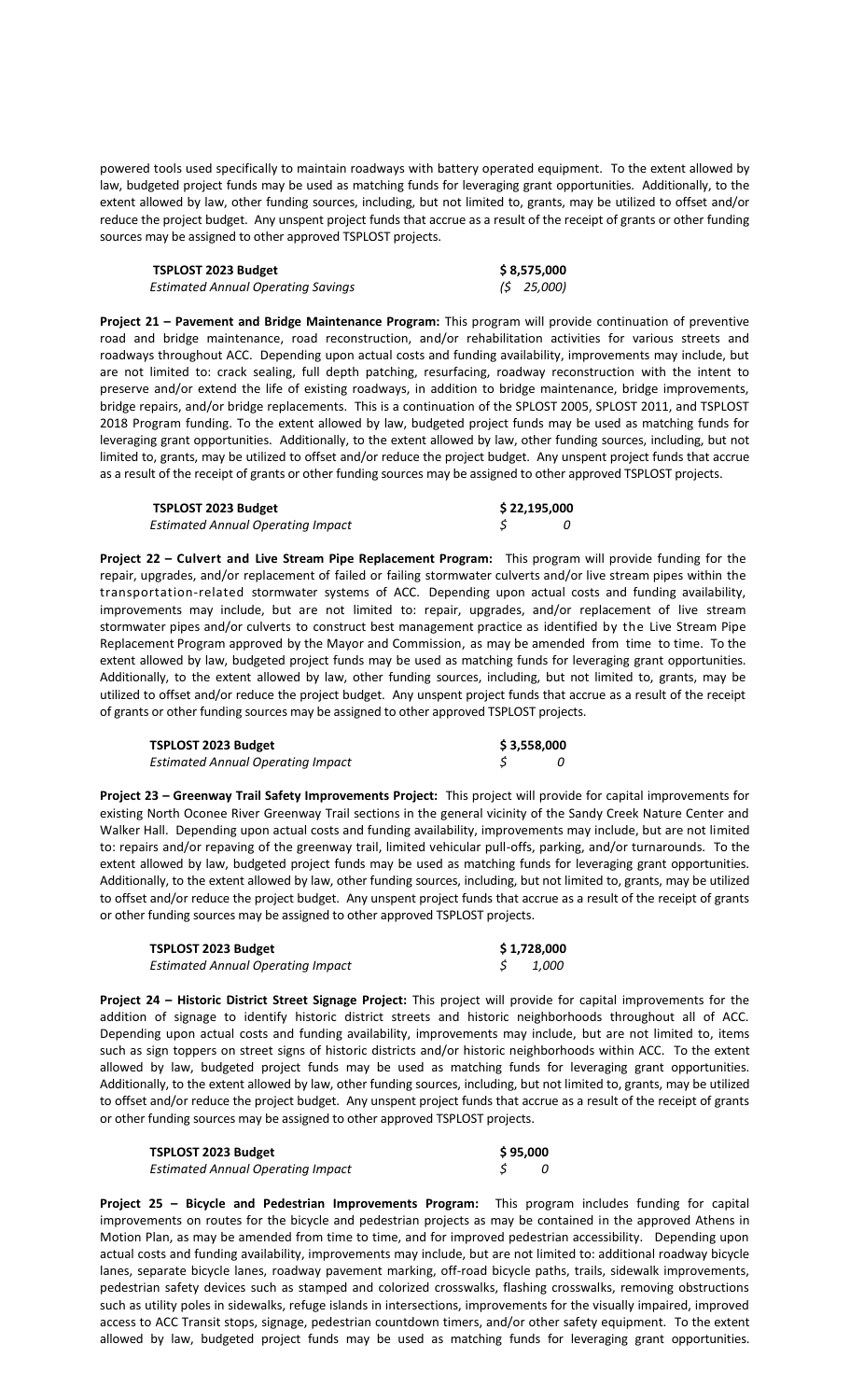Additionally, to the extent allowed by law, other funding sources, including, but not limited to, grants, may be utilized to offset and/or reduce the project budget. Any unspent project funds that accrue as a result of the receipt of grants or other funding sources may be assigned to other approved TSPLOST projects.

| TSPLOST 2023 Budget                      | \$8,000,000 |
|------------------------------------------|-------------|
| <b>Estimated Annual Operating Impact</b> | 3,000       |

**Project 26 – W. Broad & Hancock Neighborhood Pedestrian Improvements Program:** This program includes capital improvements for bicycle and pedestrian safety improvements within the general vicinities of the W. Broad Area and Hancock neighborhoods. Depending upon actual costs and funding availability, improvements may include, but are not limited to: traffic calming, speed bumps, speed tables, sidewalks, pedestrian and street lighting, traffic signals, parking improvements, and/or traffic management devices to improve safety and pedestrian movement within the neighborhoods. This project is a continuation of the TSPLOST 2018 Project 13 W. Broad Area Pedestrian Improvements Project. To the extent allowed by law, budgeted project funds may be used as matching funds for leveraging grant opportunities. Additionally, to the extent allowed by law, other funding sources, including, but not limited to, grants, may be utilized to offset and/or reduce the project budget. Any unspent project funds that accrue as a result of the receipt of grants or other funding sources may be assigned to other approved TSPLOST projects.

| TSPLOST 2023 Budget                      | \$1,500,000 |       |
|------------------------------------------|-------------|-------|
| <b>Estimated Annual Operating Impact</b> |             | 3,000 |

**Project 27 – Five Points Intersection Safety Improvements Project:** This project includes capital improvements for safety improvements at the Five Points Intersection. Depending upon actual costs and funding availability, improvements may include, but are not limited to: sidewalks, relocation of crosswalks with ADA accessibility, signal timing and support modifications, pedestrian corner refuge renovations, pedestrian and street lighting, traffic signals, and/or other general improvements to improve safety within the intersection. To the extent allowed by law, budgeted project funds may be used as matching funds for leveraging grant opportunities. Additionally, to the extent allowed by law, other funding sources, including, but not limited to, grants, may be utilized to offset and/or reduce the project budget. Any unspent project funds that accrue as a result of the receipt of grants or other funding sources may be assigned to other approved TSPLOST projects.

| <b>TSPLOST 2023 Budget</b>               | \$1,500,000 |       |
|------------------------------------------|-------------|-------|
| <b>Estimated Annual Operating Impact</b> |             | 3,000 |

**Project 28 – College Square Pedestrian Plaza Project:** This project will provide pedestrian improvements to the College Square Plaza area. Depending upon actual costs and funding availability, improvements may include, but are not limited to: master planning, improved paving, removing barriers and gaps in accessibility, enhanced seating, lighting, pavement textural changes, and/or storm water improvements. To the extent allowed by law, budgeted project funds may be used as matching funds for leveraging grant opportunities. Additionally, to the extent allowed by law, other funding sources, including, but not limited to, grants, may be utilized to offset and/or reduce the estimated project budget. Any unspent project funds that accrue as a result of the receipt of grants or other funding sources may be assigned to other approved TSPLOST projects.

| TSPLOST 2023 Budget                      | \$500,000 |         |
|------------------------------------------|-----------|---------|
| <b>Estimated Annual Operating Impact</b> |           | \$3.000 |

**Project 29 – Smithonia & Smokey Road Pedestrian Improvement Project:** This project will provide for capital improvements for pedestrian improvements in the general vicinity of Smokey Road, N. Church Street, Smithonia Road to provide improved pedestrian connectivity between, schools, businesses, and residential areas. Depending upon actual costs and funding availability, improvements may include, but are not limited to: sidewalks, crosswalks, signage, trashcans, lighting, and/or other similar safety improvements. To the extent allowed by law, budgeted project funds may be used as matching funds for leveraging grant opportunities. Additionally, to the extent allowed by law, other funding sources, including, but not limited to, grants, may be utilized to offset and/or reduce the project budget. Any unspent project funds that accrue as a result of the receipt of grants or other funding sources may be assigned to other approved TSPLOST projects.

| <b>TSPLOST 2023 Budget</b>              | \$1,955,000 |  |
|-----------------------------------------|-------------|--|
| <b>Estmated Annual Operating Impact</b> | 3.000       |  |

**Project 30 – Traffic Safety Infrastructure Improvements Program:** This program provides funding for capital improvements for traffic safety infrastructure improvements. Depending upon actual costs and funding availability, improvements may include, but are not limited to: rebuild/replace traffic signals and associated controls, increasing fiber optic capacity to control traffic signals, striping, guard rails and/or other recommendations made through the Corridor Safety Committee. To the extent allowed by law, budgeted project funds may be used as matching funds for leveraging grant opportunities. Additionally, to the extent allowed by law, other funding sources, including, but not limited to, grants, may be utilized to offset and/or reduce the project budget. Any unspent project funds that accrue as a result of the receipt of grants or other funding sources may be assigned to other approved TSPLOST projects.